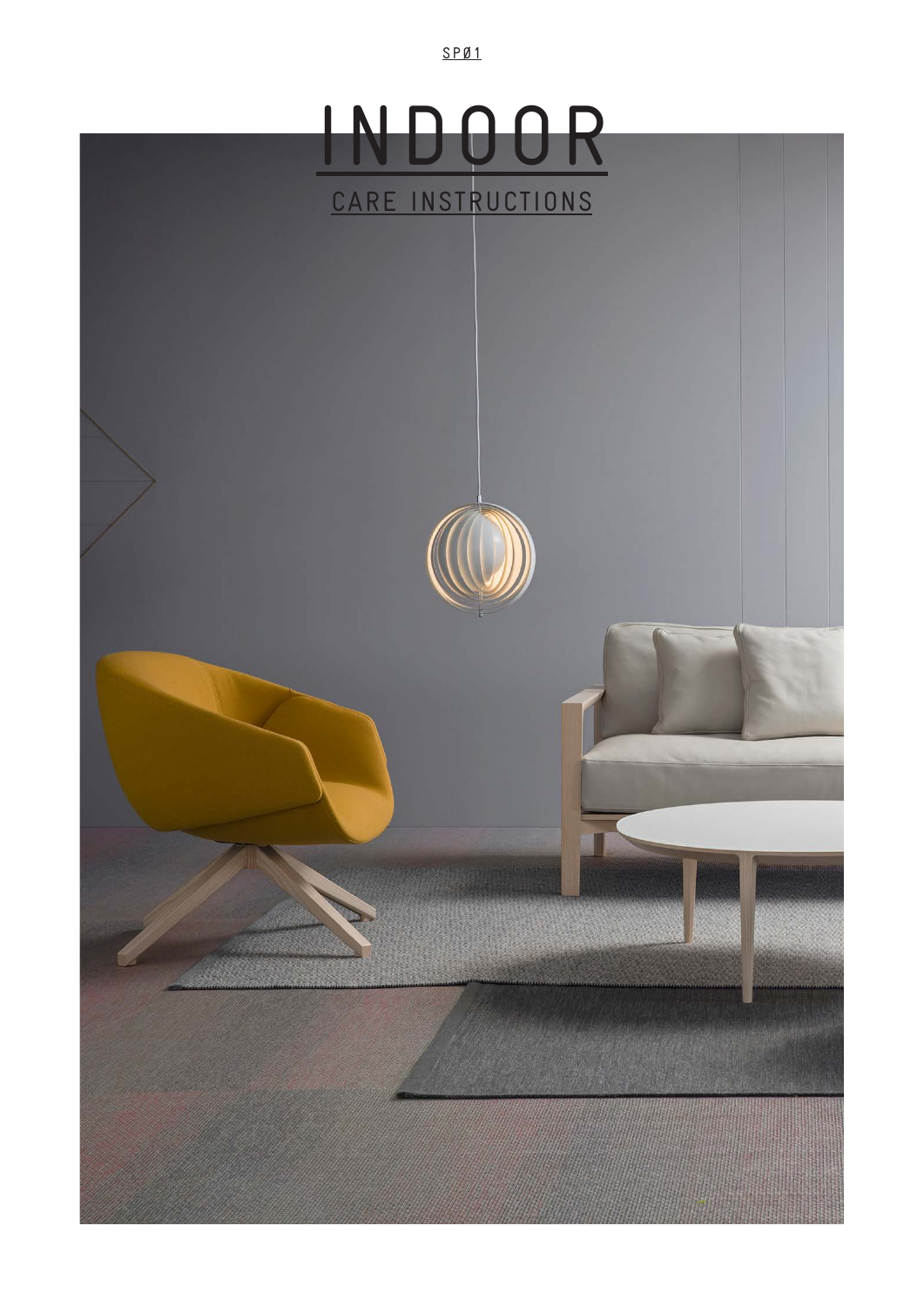$S$  $D(\lambda)$ 

THANK YOU FOR YOUR PURCHASE OF AN SP01 PRODUCT.

SP01 OFFERS AN INTERNATIONAL COLLECTION BUILT ON THE PRINCIPLES OF DESIGN INTEGRITY AND AUTHENTICITY.

WORKING WITH NATURAL MATERIALS OF THE HIGHEST QUALITY, THE SP01 COLLECTION OFFERS TIMELESS, SIMPLE AND CONTEMPORARY PRODUCTS MANUFACTURED IN ITALY BY THE WORLD'S MOST EXPERIENCED AND SKILLED CRAFTSMEN.

PLEASE FIND ENCLOSED CARE INSTRUCTIONS FOR YOUR PRODUCT. SP01 PRODUCTS ARE DESIGNED AND BUILT TO LAST A LIFETIME, SO PLEASE TAKE CARE OF YOUR PURCHASE AND TREAT THEM WITH CARE.

IF YOU HAVE ANY QUERIES PLEASE CONTACT YOUR CLOSEST SP01 SALES CONSULTANT OR VISIT US ONLINE.

# ENJOY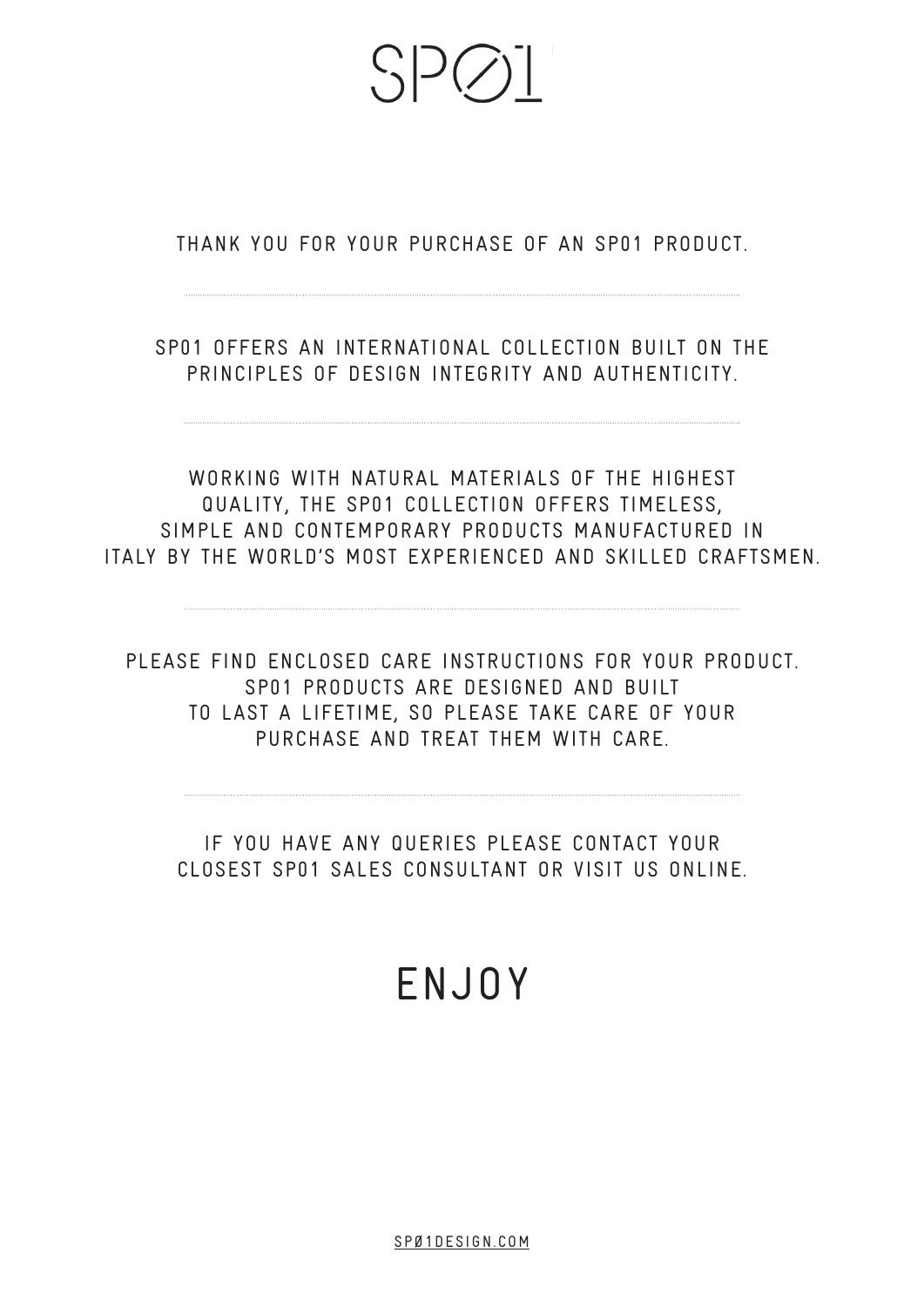# INDOOR COLLECTION CARE INSTRUCTIONS FOR REGULAR MAINTENANCE

#### METAL SURFACES

- REGULAR MAINTENANCE KEEPS METAL FURNITURE AWAY FROM THE DANGER OF RUSTING. WIPE EVERY PART WITH A CLEAN DRY CLOTH REGULARLY. -
- DETERGENTS FOR DELICATE SURFACES ARE RECOMMENDED TO BE USED. ABRASIVE DETERGENTS CONTAINING ALCOHOL, SILICONE OR SOLVENTS ARE TO BE AVOIDED. FINISHED METALS MUST BE CLEANED WEEKLY AND WE SUGGEST WIPING THE SURFACE WITH A VERY LIGHTLY DAMP CLEAN SOFT CLOTH AND DRYING WITH A CLEAN MICROFIBRE CLOTH. -
- NOT EVERY RED SPOT IS NECESSARILY RUST; EVEN THOUGH WHEN RUST HAS STARTED TO BUILD, YOU SHOULD TAKE ALL MEASURE TO CLEAN IT AWAY AND PREVENT IT FROM SPREADING: WASH YOUR FURNITURE REGULARLY WITH SOAP OR MILD DETERGENT AND WARM WATER. SPONGE, RINSE WITH CLEAN WATER AND WIPE DRY. -
- FOR BEST PROTECTION, PERFORM THIS MAINTENANCE TWO OR THREE TIMES PER YEAR IN LOW POLLUTION AREAS OR MORE FREQUENTLY IN HIGH POLLUTION AREAS. PLEASE NOTE THAT THESE DURABLE MATERIALS CAN BE SAFELY CLEANED AS OFTEN AS DESIRED. -
- CAUTION: -
	- WHEN HANDLING PRODUCTS CONTAINING HAZARDOUS SOLVENTS, THE FOLLOWING PRECAUTIONS MUST BE TAKEN: PLASTIC GLOVES AND GLASSES MUST BE WORN; KEEP WINDOWS OPEN AND AERATE THE ROOM: OPERATE AWAY FROM HEAT SOURCES.

## MARBLE

- EVEN THOUGH OUR MARBLE TOPS ARE SEALED BY PROTECTIVE WAXES, IT IS IMPORTANT TO BE AWARE THAT THOSE TREATMENTS AND WAXES DO NOT SEAL COMPLETELY THE SURFACE, BUT RATHER SLOW DOWN THE ABSORPTION. THEREFORE IT IS NECESSARY TO CLEAN THE SURFACE IN THE SHORTEST POSSIBLE TIME. IT IS RECOMMENDED TO WIPE THE TABLE AFTER EVERY USE.
- REGULAR MAINTENANCE SHOULD BE PERFORMED USING A CLOTH DAMPENED WITH LUKEWARM WATER. IF NECESSARY, A NEUTRAL AND SOFT DETERGENT CAN BE USED. -
- IN THE EVENT OF MARKS CAUSED BY LIQUID AND/OR GREASY SUBSTANCES, THE DIRT MUST BE REMOVED IMMEDIATELY USING AN ABSORBENT CLOTH. THE WHOLE SURFACE SHOULD THEN BE WIPED OVER WITH A CLOTH DAMPENED WITH LUKEWARM WATER. -
- DO NOT SPILL CHEMICAL SUBSTANCES AND SOLVENTS ON THE SURFACE AS THIS WILL PERMANENTLY MARK THE STONE. KEEP AWAY NAIL POLISH REMOVER, PRODUCTS CONTAINING AMMONIA, BLEACHES, INDELIBLE MARKERS OR INK, OILY SOAPS, LEMON, WINE, COFFEE AND DRINKS THAT CAN STAGNATE AND CORRODE THE SURFACE.
- IF ANY OF THE ABOVE MENTIONED SUBSTANCES COMES IN CONTACT WITH THE MARBLE, WIPE IMMEDIATELY AND RINSE ABUNDANTLY.
- DO NOT USE SOLVENTS, SILICONE AND ABRASIVE DETERGENTS.
- IT IS SUGGESTED TO REGULARLY SEAL THE MARBLE WITH A SUITABLE PRODUCT (E.G. FOR MATT MARBLE WE SUGGEST FABER HIDRO 150, WHEREAS FOR POLISHED MARBLE WE SUGGEST BELLINZONI IDRO OLEO REPELLENTE IDEA HP EFFETTO NATURALE). PRODUCT SHOULD BE APPLIED AS SUGGESTED BY PRODUCER. -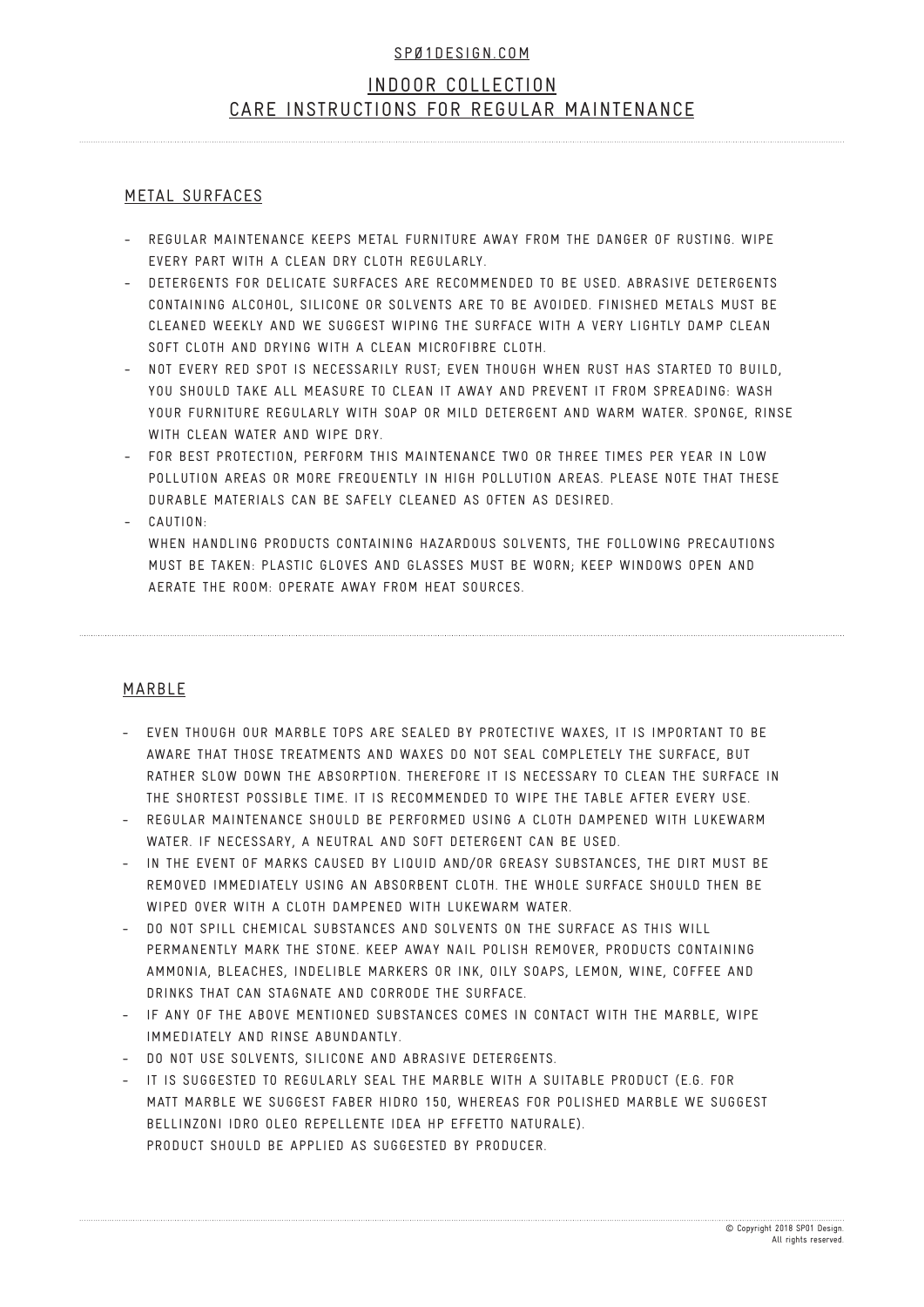# INDOOR COLLECTION CARE INSTRUCTIONS FOR REGULAR MAINTENANCE

#### WOOD FINISHES (LACQUERED AND OILED)

- TO ENSURE THE GREATEST POSSIBLE ENJOYMENT FROM YOUR FURNITURE AND THE LONGEST LIFESPAN, IT IS IMPORTANT THAT IT IS PROPERLY LOOKED AFTER. WHEN WOOD FURNITURE IS CORRECTLY MAINTAINED AND EXPOSED TO DAYLIGHT, OVER THE YEARS THE WOOD WILL ACQUIRE A BEAUTIFUL PATINA. -
- AS WOOD IS A LIVING NATURAL PRODUCT, COLOUR VARIATIONS AND KNOTS AS WELL AS LINES IN THE FINISHED FURNITURE MAY OCCUR. ALSO, IT IS AFFECTED BY DAYLIGHT, TEMPERATURE AND HUMIDITY. THE IDEAL RELATIVE HUMIDITY FOR SOLID WOOD TABLES IS BETWEEN 30% AND 60%. WOOD FURNITURE SHOULD THEREFORE NOT BE PLACED TOO CLOSE TO HEAT SOURCES SUCH AS WOOD-BURNING STOVES OR RADIATORS. WOOD TABLE TOPS ARE ALSO AFFECTED AND DRIED BY DIRECT SUNLIGHT. BOTH FACTORS CONTRIBUTE TO VERY LOW RELATIVE HUMIDITY WHICH MAY CAUSE CRACKS IN THE TABLE TOP AND SHOULD THEREFORE BE AVOIDED.
- AS DAYLIGHT MATURES THE WOOD, IT IS IMPORTANT TO BE CAREFUL WHEN PLACING PERMANENT ITEMS ON A NEW SOLID WOOD TABLE TOP, FOR EXAMPLE DISHES, VASES AND CANDLESTICKS, AS IT CAN CAUSE UNDESIRABLE COLOUR DIFFERENCES AS THE WOOD MATURES WHICH WILL SUBSEQUENTLY BE DIFFICULT TO REMOVE. -
- FOR EVERYDAY CLEANING AND TO REMOVE DUST, WIPE THE TABLE TOP WITH A DRY SOFT CLOTH. IN ORDER TO REMOVE DIRT, USE A CLEAN, WITH LUKEWARM WATER WRUNG OUT SOFT CLOTH. WE ADVISE AGAINST THE USE OF CLEANING AGENTS OR OTHER FORMS OF CHEMICALS. -
- LACQUERED WOOD: AS THE LACQUER SEALS THE SURFACE OF THE WOOD, THE FURNITURE WILL NOT BE AFFECTED BY DAYLIGHT IN THE SAME WAY AS SOAP OR OIL-TREATED FURNITURE. HOWEVER, THE FURNITURE WILL STILL DARKEN WITH TIME, AND WE RECOMMEND THAT YOU EXERCISE CARE WHEN POSITIONING DISHES, CANDLESTICKS, ETC. ON THE SURFACE. -
- OILED WOOD: OIL THE SURFACE ON A REGULAR BASIS. DEPENDING ON THE MATERIAL AND THE USE OF THE TABLE (INDOOR OR OUTDOOR) YOU MAY WANT TO USE OIL SUITABLE FOR YOUR NEEDS. DO NOT APPLY A NEW COAT OF OIL UNTIL THE WOOD IS NOT COMPLETELY DRY.DO NOT POUR THE OIL DIRECTLY ON THE SURFACE. WHEN THE SURFACE IS GLISTENING, LEAVE THE OIL ON FOR AROUND TWO HOURS UNTIL FULLY ABSORBED. REMOVE ANY EXCESS OIL WITH A CLEAN LINT-FREE CLOTH. LEAVE THE FURNITURE TO DRY OVERNIGHT (MIN. 12 HOURS) AND AVOID PLACING ANYTHING ON THE SURFACE BEFORE IT IS COMPLETELY DRY. IF THE GRAIN OF THE WOOD RISES AFTER OILING, GENTLY SAND DOWN THE WOOD USING FINE-GRIT SANDPAPER (NO. 180 OR 240), ALWAYS SANDING IN THE DIRECTION OF THE GRAIN. TO OPTIMALLY MAINTAIN THE NATURALLY BEAUTIFUL APPEARANCE OF THE WOOD, WE RECOMMEND YOU REGULARLY TREAT THE FURNITURE'S SURFACE WITH OIL WHENEVER IT APPEARS DULL, SCRATCHED OR AS NEEDED. -

## GLASS FINISHES

GLASS DOES NOT REQUIRE PARTICULAR MAINTENANCE THAT GOES BEYOND NORMAL CLEANING. FOR REGULAR MAINTENANCE USE DILUTED METHYLATED SPIRITS (1 PART METHYLATED SPIRITS TO 1 PART WARM WATER) – USING WARM WATER WILL HELP THE LIQUID TO DRY FASTER AND NOT LEAVE STREAKS. ENSURE YOU USE PROTECTIVE GLOVES AS THE METHYLATED SPIRITS CAN CAUSE DRYING AND CRACKING OF THE SKIN. GENTLY WIPE THE SURFACE WITHOUT RUBBING TOO HARD. AS A GENERAL RULE YOU MUST CLEAN THE ENTIRE SURFACE AND ALLOW IT TO DRY NATURALLY. -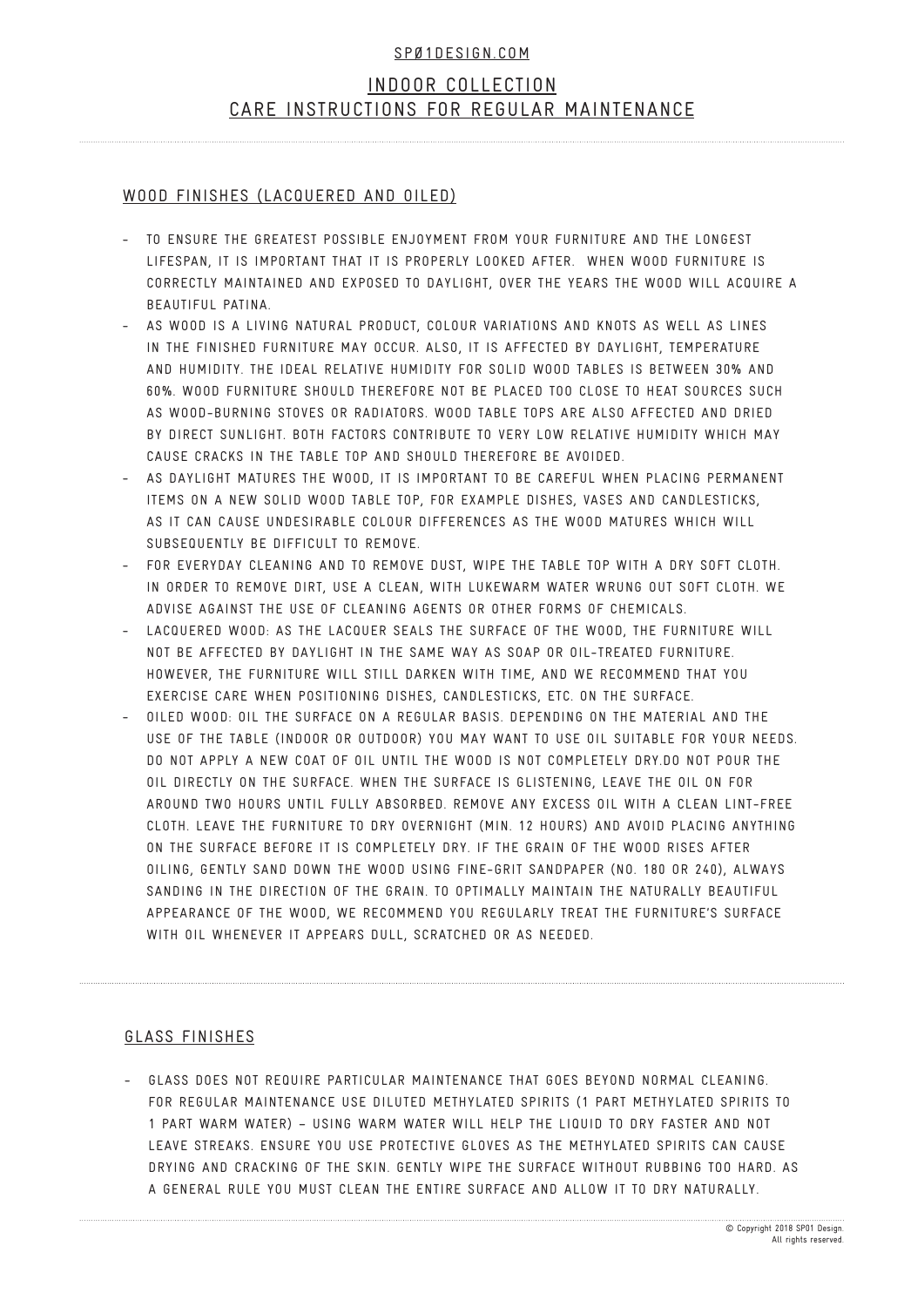# INDOOR COLLECTION CARE INSTRUCTIONS FOR REGULAR MAINTENANCE

#### HPL FINISHES

- HPL DOES NOT REQUIRE PARTICULAR MAINTENANCE THAT GOES BEYOND NORMAL CLEANING. THE COMPACT AND NON-POROUS SURFACE OF THE HPL CAN EASILY BE CLEANED WITH HOT WATER, STEAM, AND ALL TYPES OF COMMON DETERGENTS AND DISINFECTANTS FOR DOMESTIC USE, AS LONG AS THEY ARE NOT ALKALINE. THE HPL IS ANTI-STATIC; THEREFORE, IT DOES NOT ATTRACT DUST. THUS, IT DOES NOT REQUIRE ANY TREATMENTS WITH WAX OR WAX-BASED PRODUCTS: RATHER, THESE PRODUCTS TEND TO FORM A STICKY LAYER ON THEIR SURFACE WHICH RETAINS DIRT. -
- CRANBERRY OR BEET JUICE, CONCENTRATED FRUIT OR TOMATO JUICE, CARAMEL AND SOME BLEACH MUST BE REMOVED AS QUICKLY AS POSSIBLE FROM THE HPL SURFACE. CAUTION: -
- WHEN HANDLING PRODUCTS CONTAINING HAZARDOUS SOLVENTS, THE FOLLOWING PRECAUTIONS MUST BE TAKEN: PLASTIC GLOVES AND GLASSES MUST BE WORN; KEEP WINDOWS OPEN AND AERATE THE ROOM: OPERATE AWAY FROM HEAT SOURCES. -

#### ORIGIN OF DIRT

#### RECOMMENDED CLEANING PRODUCT AND METHOD

SYRUP – FRUIT JUICE – JAM – LIQUOR – MILK – TEA – COFFEE – WINE – SOAP - INK

ANIMAL AND VEGETAL FAT – SAUCE – DRY BLOOD – DRIED WINE AND LIQUORS – EGGS

SMOKE-BLACK – JELLY – VEGETAL AND VINYL ADHESIVES – WATER-COLOUR PAINTS – ORGANIC RESIDUES – ARABIC GUM

HAIR SPRAYS – VEGETAL OILS – CASTOR OIL – PEN – MARKERS – WAX – FOUNDATION AND GREASY FACE POWDERS – SOLVENT RESIDUE HALOES

NAIL POLISH – POLISH SPRINKLES – LINSEED OIL

NEOPRENE ADHESIVES

SYNTHETIC OIL PAINTS

SPRAY PAINTS

ADHESIVES RESIDUES (ACRYLIC OR VEGETAL RUBBER) AFTER REMOVAL OF PROTECTIVE FILM

PAINTS

SILICONE TRACES OR RESIDUES

LIMESCALE

WATER AND SOFT SPONGE

COLD WATER AND SOAP OR DOMESTIC DETERGENT. RINSE WELL AND DRY WITH A COTTON CLOTH.

WASH WITH HOT WATER AND SOAP OR A DOMESTIC DETERGENT.

RINSE WELL AND DRY WITH A COTTON CLOTH.

MEK – ALCOHOL – ACETONE WITH A COTTON CLOTH. RINSE WELL WITH COLD WATER AND DRY WITH A CLEAN COTTON CLOTH, BLOTTING PAPER OR KITCHEN PAPER.

ACETONE WITH A COTTON CLOTH

TRICHLOROETHANE WITH A COTTON CLOTH

TRICHLORETHYLENE NITRO SOLVENT WITH A COTTON CLOTH

THINNER 3M – VANDAL WITH A COTTON CLOTH

THINNER 3M – VANDAL WITH A COTTON CLOTH

THINNER 3M – VANDAL WITH A COTTON CLOTH

IF IT IS COMPLETELY DRY IT IS IMPOSSIBLE TO REMOVE. IF NOT, USE VERY GENTLY A WOODEN OR PLASTIC SCRAPER

DETERGENTS WITH A VERY LOW PERCENTAGE OF CITRIC OR ACTETIC ACID (MAX. 10%)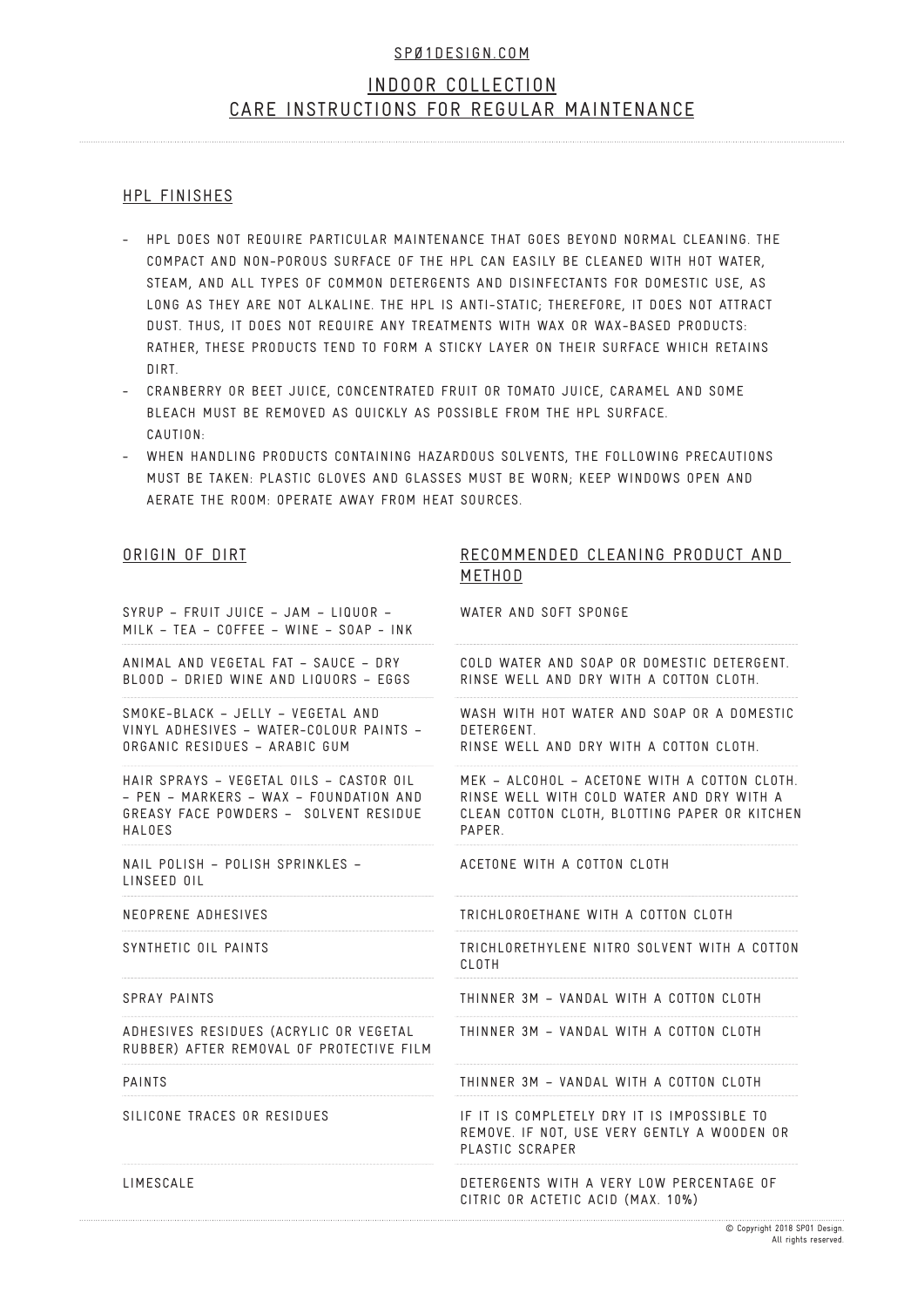# INDOOR COLLECTION CARE INSTRUCTIONS FOR REGULAR MAINTENANCE

#### WOOL FABRICS

- IMMEDIATE ACTION IS THE KEY MOST SPILLS WON'T STAIN PERMANENTLY IF YOU ACT QUICKLY.
- THE RECOMMENDED METHOD IS TO BLOT UP LIQUIDS WITH WHITE PAPER TISSUE OR ABSORBENT CLOTH AND SCOOP UP SOLIDS WITH A SPOON. ALWAYS WORK INWARDS FROM THE EDGE TO PREVENT SPREADING. THEN TREAT THE STAIN ACCORDING TO THE CLEANING INSTRUCTIONS GUIDE.
- YOU SHOULD NOT WASH YOUR WOOLEN FABRIC ON PRINCIPLE (I.E. DO NOT COMPLETELY SUBMERSE IN WATER OR OTHERWISE MAKE THE FABRIC WET); IRON AT A MAXIMUM SOLE-PLATE TEMPERATURE OF 110° (TAKE CARE WHEN IRONING WITH STEAM); CHEMICAL CLEANING SHOULD BE DONE BY A SPECIALISED CLEANER.
- THE CHART INCLUDES ADVICE ON METHODS OF TREATING STAINS. USE STEP A FIRST, ALLOW TO DRY, IF UN- SUCCESSFUL TRY STEP B AND LATER C.

| ORIGIN OF DIRT            | <b>TREATMENT STEPS</b> |                          |                          | <b>TYPE OF TREATMENT</b>                            |  |
|---------------------------|------------------------|--------------------------|--------------------------|-----------------------------------------------------|--|
|                           | <u>A</u>               | $\underline{\mathsf{B}}$ | $\underline{\mathbb{C}}$ |                                                     |  |
| ALCOHOLIC BEVERAGES       | 9                      | 11                       | 7                        | 1. WHITE SPIRITS, TURPS OR SUBSTITUTE               |  |
| <b>BLOOD</b>              | 5 AND 8                | 9                        | $\overline{7}$           | BRANDED SPOT REMOVER FOR GREASY /<br>2 <sub>1</sub> |  |
| <b>BUTTER</b>             | 14 OR 15               | $\mathbf{1}$             | 3                        | OILY SPOTS                                          |  |
| CANDLE WAX                | 14 OR 15               | 1 AND 2                  | 3                        | 3. UPHOLSTERY DETERGENT AT                          |  |
| CHEWING GUM               | 14                     | 2 AND 4                  | 6                        | MANUFACTURER'S RECOMMENDED                          |  |
| CHOCOLATE                 | 3                      | 1                        |                          | <b>DILUTION</b>                                     |  |
| <b>COFFEE &amp; CREAM</b> | 3                      | $\mathbf{1}$             | 7                        | 4. ACETONE OR NAIL VARNISH REMOVER -                |  |
| COFFEE BLACK              | 13                     | 11                       | 3                        | NON OILY                                            |  |
| COLAS AND SOFT DRINKS     | 9                      | $\overline{7}$           |                          | COLD WATER<br>5.                                    |  |
| COOKING OILS              | $\mathbf{1}$           | 3                        |                          | 6. SURGICAL SPIRIT (ALCOHOL)                        |  |
| CREAM                     | 3                      | 1                        | $\overline{7}$           | 7. BORAX 2% SOLUTION, DISSOLVE 1 TSP IN             |  |
| EGG WHITE                 | 3                      | $\overline{7}$           | 10                       | WARM WATER, TOP UP WITH COLD                        |  |
| EGG YOLK                  | 8                      | 3                        | 10                       | TABLE SALT 2% SOLUTION, 1 SMALL                     |  |
| FLOOR WAX                 | $\mathbf{1}$           | $\overline{2}$           | 3                        | LEVEL TSP IN CUP OF TEPID WATER                     |  |
| FRUIT JUICE / CORDIAL     | $7\overline{ }$        | 3                        | 6 AND 3                  | 8. USE 3 ABOVE PLUS DROP OF SPIRIT                  |  |
| <b>FURNITURE POLISH</b>   | 1                      | 3                        | $\overline{2}$           | 9. VINEGAR                                          |  |
| GRAVY AND SAUCES          | 3                      | 1                        | 7                        | 10. LAUNDRY DETERGENT 1% SOLUTION                   |  |
| INK (BIRO)                | 6                      | 4                        | 10                       | (1 LEVEL TSP IN CUP OF WARM WATER)                  |  |
| INK (FELT TIP PEN)        | 6                      | $\frac{1}{4}$            | 3                        | 11. USE 6 ABOVE DILUTED 1:5 WITH WATER              |  |
| INK (WRITING)             | 3                      | 16                       |                          | HOUSEHOLD DISINFECTANT, DILUTE AS                   |  |
| JAM                       | 3                      | $\overline{7}$           |                          | RECOMMENDED ON BOTTLE, OR 1 TSP IN                  |  |
| LIP STICK                 | $\mathbf{1}$           | $\overline{2}$           | 3                        | 2 PINTS WATER                                       |  |
| MILK                      | 8                      | 3                        | 7                        | 12. USE 7 ABOVE PLUS A DROP OF SPIRIT               |  |
| MUSTARD                   | 3                      | $7\phantom{.}$           | 11                       | 13. VINEGAR                                         |  |
| NAIL POLISH               | 4                      | 16                       |                          | 14. CHILL WITH ICE CUBES IN PLASTIC BAG,            |  |
| OIL AND GREASE            | $\mathbf{1}$           | $\overline{2}$           | 3                        | CRACK THE GUM OR WAX AND CAREFULLY                  |  |
| PAINT (OIL BASED)         | $\mathbf{1}$           | 3                        | 16                       | REMOVE LOOSE PIECES                                 |  |
| PAINT (WATER BASED)       | 5                      | 3                        | 16                       | 15. HOT IRON OVER LAYERS OF WHITE                   |  |
| SALAD DRESSING            | 3                      | $\mathbf{1}$             | 7                        | <b>TISSUES</b>                                      |  |
| SHOE POLISH               | 1                      | $\overline{2}$           | 3                        | 16. CONSULT A PROFESSIONAL CLEANER                  |  |
| SOOT                      | 17                     | 3                        | $\mathbf{1}$             | 17. VACUUM THOROUGHLY                               |  |
| TAR                       | $\mathbf{1}$           | $\overline{2}$           | 3                        |                                                     |  |
| TEA                       | 3                      | 11                       | 7                        |                                                     |  |
| URINE                     | 3                      | 12                       | 16                       |                                                     |  |
| VOMIT                     | 3                      | 12                       | 16                       |                                                     |  |
| WINE                      | 3                      | 13                       | 11                       |                                                     |  |

#### **TMENT**

| WARM WATER, TOP UP WITH COLD         |
|--------------------------------------|
| TABLE SALT 2% SOLUTION, 1 SMALL      |
| LEVEL TSP IN CUP OF TEPID WATER      |
| USE 3 ABOVE PLUS DROP OF SPIRIT      |
| VINEGAR                              |
| LAUNDRY DETERGENT 1% SOLUTION        |
| (1 LEVEL TSP IN CUP OF WARM WATER)   |
| USE 6 ABOVE DILUTED 1:5 WITH WATER   |
| HOUSEHOLD DISINFECTANT, DILUTE AS    |
| RECOMMENDED ON BOTTLE, OR 1 TSP IN   |
| 2 PINTS WATER                        |
| USE 7 ABOVE PLUS A DROP OF SPIRIT    |
| VINEGAR                              |
| CHILL WITH ICE CUBES IN PLASTIC BAG. |
| CRACK THE GUM OR WAX AND CAREFULLY   |
| REMOVE LOOSE PIECES                  |
| HOT IRON OVER LAYERS OF WHITE        |
| TISSUES                              |
| CONSULT A PROFESSIONAL CLEANER       |
| VACUUM THOROUGHLY                    |
|                                      |
|                                      |
|                                      |
|                                      |
|                                      |
| © Copyright 2018 SP01 Design.        |
| All rights reserved                  |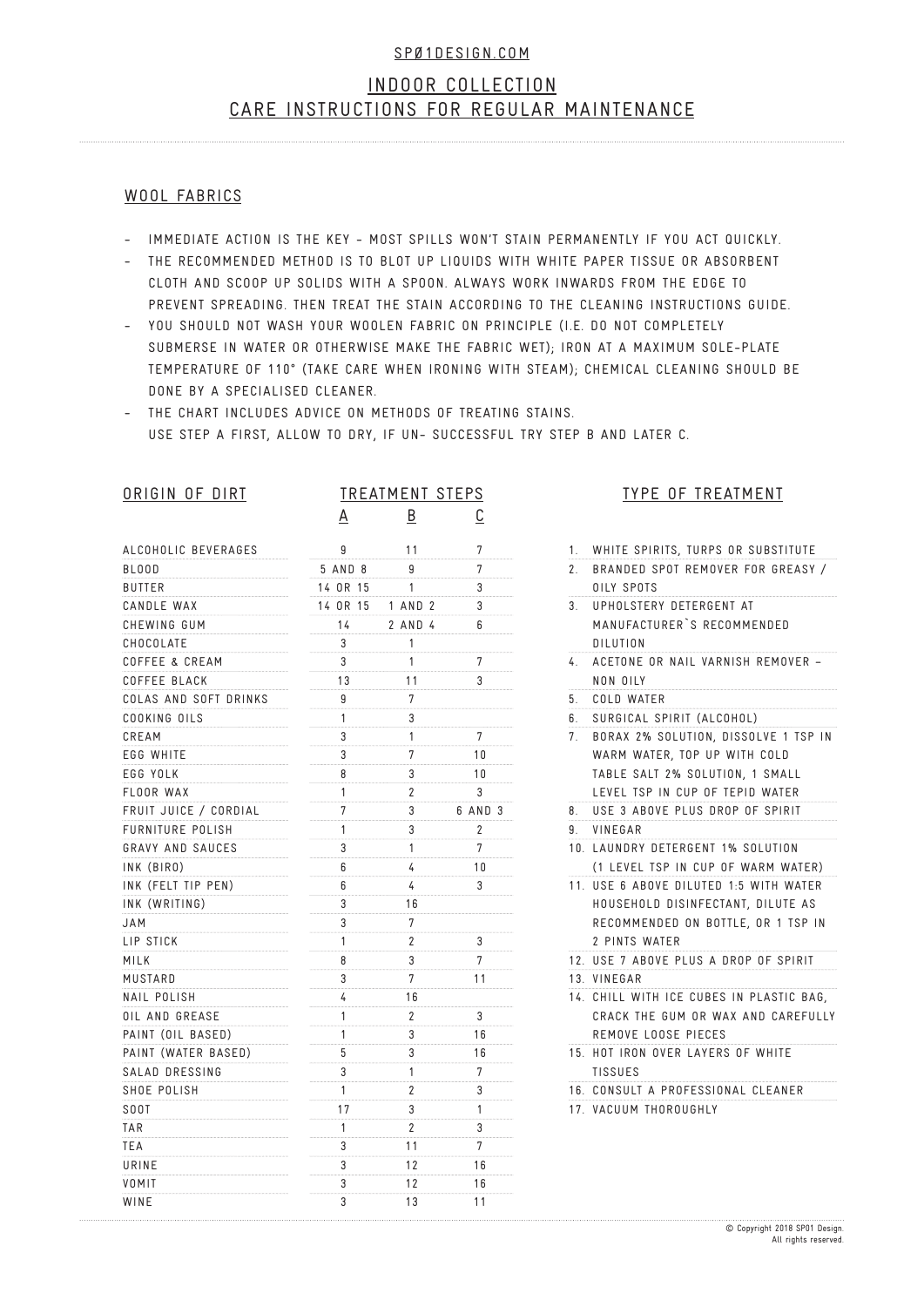# INDOOR COLLECTION CARE INSTRUCTIONS FOR REGULAR MAINTENANCE

## VELVET FLEECE

- VELVET IS A SOPHISTICATED FABRIC AND IN ORDER TO BE PROPERLY MAINTAINED THE RIGHT FABRIC CARE IS ESSENTIAL TO PRESERVE ITS AESTEHTICS FEATURES.
- LOCAL CRUSHING OF PILE IS CONSIDERED NORMAL AND CAN BE CAUSED BY: USE OF THE PRODUCT; CONTACT POINTS OF BACKREST CUSHIONS; TRANSPORT / PACKAGING.
- TO REMOVE THE COLOUR EFFECT CAUSED BY CRUSHED PILE, WE RECOMMEND TREATING THE SURFACE WITH A SOFT BRUSH OR VACUUMING THE FABRIC WITH SOFT BRUSHESALWAYS IN THE DIRECTION OF THE PILE. -
- IN CASE OF EXTREMELY CRUSHED PILE, WE RECOMMEND TREATING THE VELVET WITH A SOFT BRUSH AND STEAM, ALWAYS BRUSHING IN THE DIRECTION OF THE PILE. ISSUE THE STEAM AT A DISTANCE OF AT LEAST 10CM, PAYING ATTENTION NOT TO DIRECTLY TARGET THE STITCHES. -

## LEATHER

- IT IS IMPORTANT TO PROTECT YOUR LEATHER FURNITURE FROM FADING AND DRYING. THIS MEANS KEEPING LEATHER FURNITURE AWAY FROM INTENSE SOURCES OF LIGHT (INCLUDING BUT NOT
- LIMITED TO DIRECT SUNLIGHT AND CEILING LIGHTING) AND SOURCES OF HEAT.
- A LEATHER PROTECTION CREAM SHOULD BE USED REGULARLY TO ALLEVIATE ASSOCIATED ISSUES WITH DRYING AND CRACKING. -
- ROUTINE CLEANING INVOLVES DUSTING REGULARLY WITH A SOFT CLOTH OR WITH THE TEXTILE BRUSH ATTACHMENT ON YOUR VACUUM CLEANER AFTER SETTING THE SUCTION TO THE LOWEST SETTING. WHERE NECESSARY WIPE WITH A SLIGHTLY DAMP SOFT CLOTH OR SPONGE. LIQUIDS AND OTHER SUBSTANCES ACCIDENTALLY DROPPED ON THE LEATHER SHOULD BE REMOVED IMMEDIATELY BY DABBING LIGHTLY (NEVER RUB TOO HARD) WITH A DAMP SPONGE UNTIL THEY HAVE BEEN COMPLETELY ELIMINATED. ONCE ELIMINATED, DRY WITH A SOFT CLEAN WHITE CLOTH. -
- AVOID THE USE OF SOLVENTS OR ALCOHOL AT ALL TIMES AS THIS WILL OFTEN ALTER THE APPEARANCE OF THE LEATHER. -